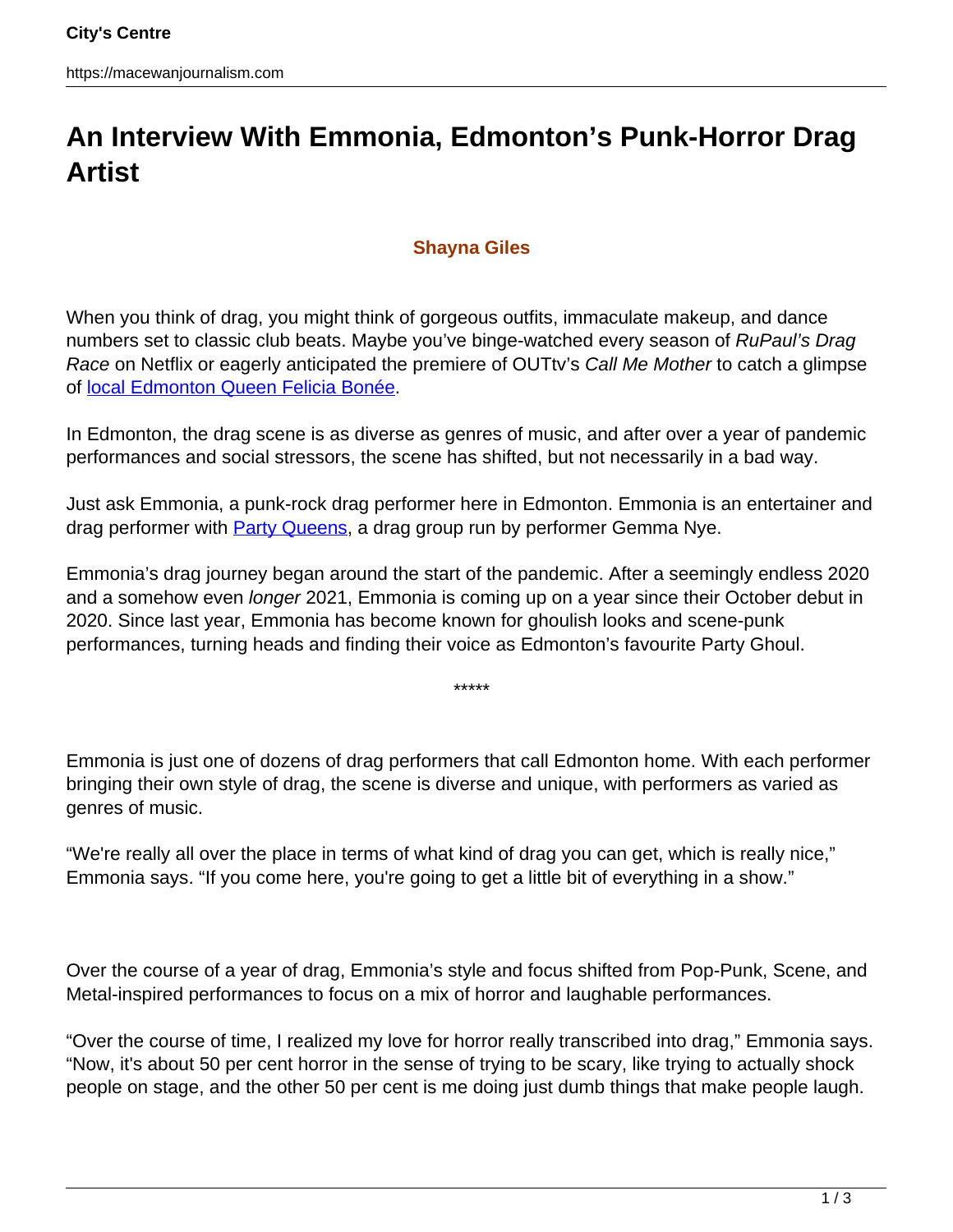But conceptually, it's usually done pretty well."

Emmonia is a performer with a unique style, and locally, having a diverse style is the name of the game.

"Drag isn't only what you see on TV," Emmonia says. "Drag locally is so much different. It is as diverse as any music because there are so many music genres– folk, country, early 2000s scene, whatever."

\*\*\*\*\*

A pandemic debut came with its own difficulties– venues closed to in-person interactions couldn't offer physical performances. Instead, Emmonia found community online through Instagram competitions and online shows in the Edmonton drag scene.

"The online stratosphere, it's very different from the in-person," Emmonia says. "For a lot of my numbers, I would make music video parodies, things like that, that were not necessarily a live performance but were more of an actual edited production."

For most people, drag performers included, the onset of the pandemic meant a re-evaluation of goals, priorities, and relationships.

"I think it really made people reflect on if they wanted to do it or not," Emmonia says. "A lot of people quit. It really showed who wanted to do it, and maybe for whom it wasn't something they fully enjoyed."

Emmonia says that the pandemic re-evaluation has led to something of a drag resurgence in Edmonton, with a return of high calibre aesthetics born out of necessity from the Instagram drag scene.

"Having all this time on Instagram, and not being able to perform, if you wanted to make yourself stand out, you had to be posting looks and stuff of what you were doing," Emmonia says. "Having a whole conceptual look with hair and makeup to match whatever performance you're doing, I think that before it wasn't absolutely necessary, whereas now, there's definitely a higher calibre of drag looking for that."

Alongside resulting in a higher calibre of drag looks and performances, Emmonia says that the pandemic has resulted in more opportunities and inclusivity for amateurs through Evolution and Party Queens.

"I think the pandemic kind of reset everything and put a new perspective on drag, and I think it